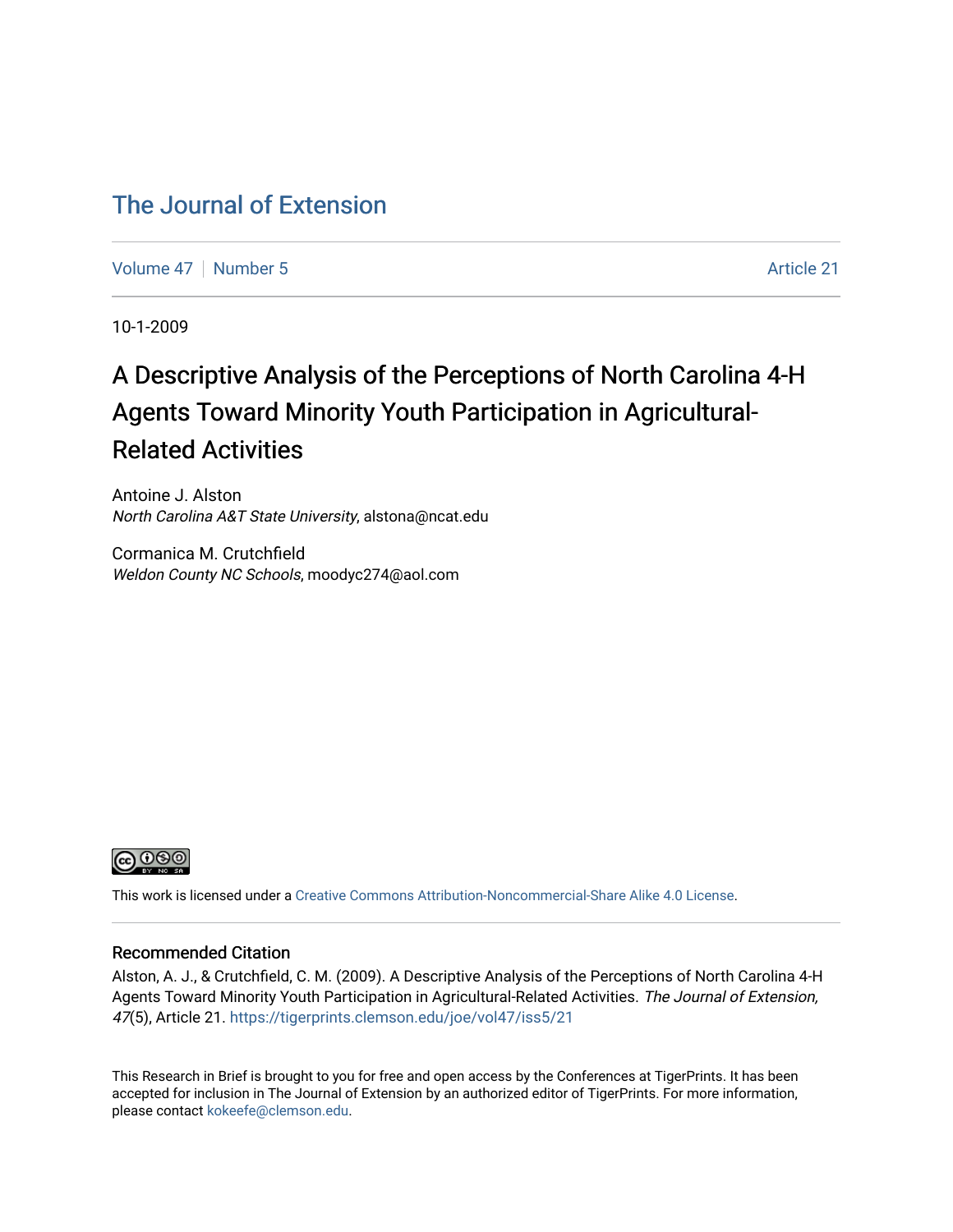

## **October 2009 Volume 47 Number 5 Article Number 5RIB5**

[Return to Current Issue](http://www.joe.org:80/joe/2009october/)

# **A Descriptive Analysis of the Perceptions of North Carolina 4-H Agents Toward Minority Youth Participation in Agricultural-Related Activities**

**Antoine J. Alston** Professor NC A&T State University Greensboro, North Carolina [alstona@ncat.edu](mailto:alstona@ncat.edu)

**Cormanica M. Crutchfield** Agricultural Education Teacher Weldon City Schools Weldon, North Carolina [Moodyc274@aol.com](mailto:Moodyc274@aol.com)

**Abstract:** An analysis of the perceptions of North Carolina 4-H Extension personnel regarding minority youth participation in agriculture-related activities was conducted. Based on the data collected, the researchers found that 4-H agricultural programs were not fully meeting the needs of a growing diverse population. There is a strong need to improve agricultural program participation in order to increase recruitment and retention strategies for minority youth in relation to 4-H agricultural based activities.

## **Introduction**

According to Foster and Henson (1992), the agricultural industry is the foundation for any society; however, in the United States, ethnic minorities' and women' involvement in agriculture is limited. Various demographic estimates indicate that ethnic minority populations are steadily increasing, and more of these students will need to be recruited into agriculture-related careers in order to sustain the agricultural industry for the future and to help ensure that the United States remains competitive in the global economy (Mitchell, 1993). In relation to these factors, the demand for agricultural graduates, in particular ethnic minorities, is high, but the supply is very low. Tally (1996) further believes that the lack of minority representation in the production and sale of agricultural commodities can be greatly attributed to traditional perceptions of agriculture.

The traditional perception of agriculture "is a contributing factor to the current shortage and available supply of individuals with knowledge and expertise in the food and agricultural sciences (Thompson & Russell, 1993, p. 55)." People see agriculture as relevant to their daily lives with respect to what they eat and in how food is processed. They do not see the relevance of participating in agriculture as a career, particularly minority populations.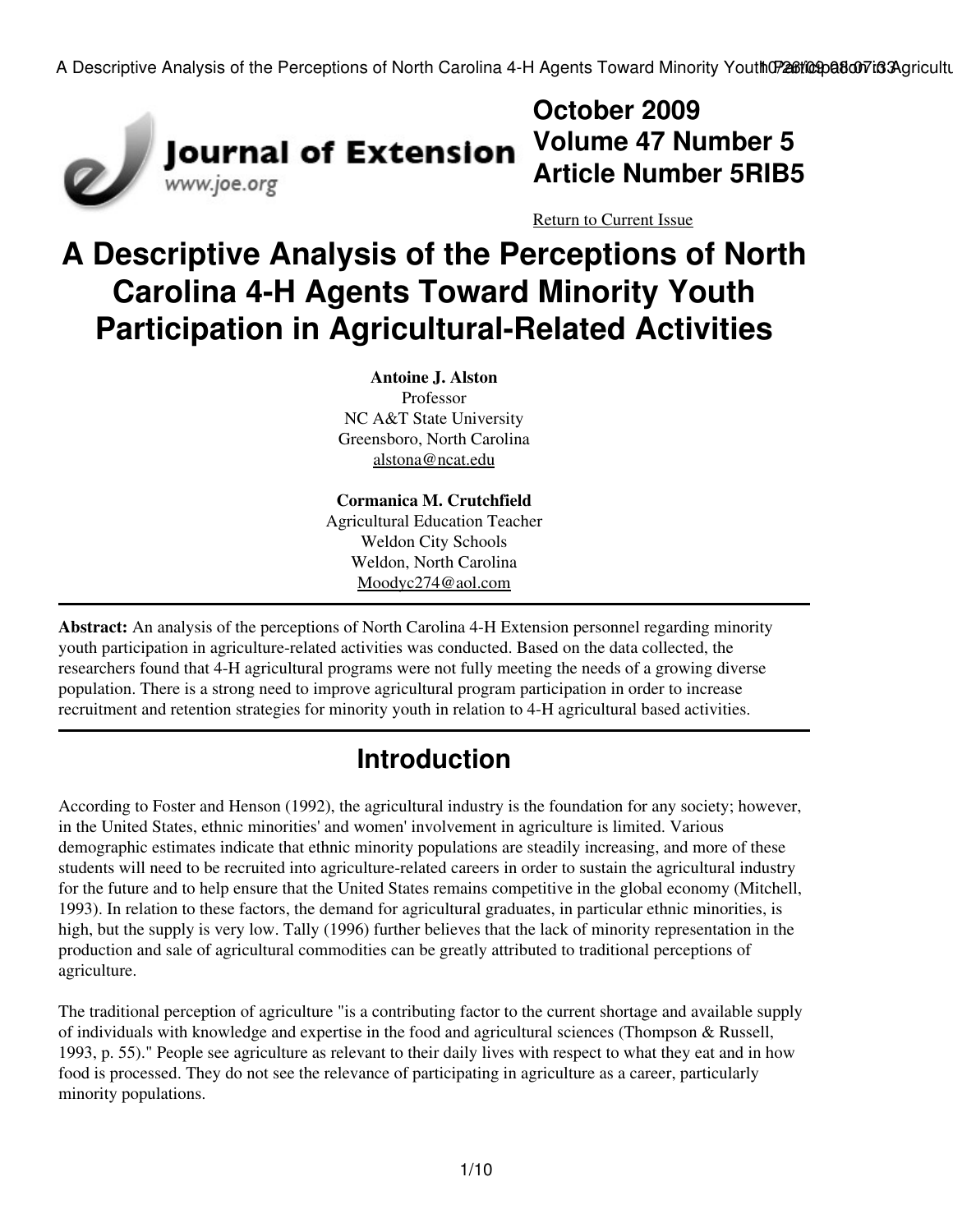"The decisions of individuals to select agriculture as a field of study or to become actively engaged in an agricultural career may be predicted by examining their beliefs about agriculture (Thompson & Russell, 1993, p. 55)." Studies have shown that minority youth do not participate in agricultural programs because of perceptual concerns regarding the industry. "Many minorities exhibit limited awareness of the science demands faced by students who want to prepare for professional careers in the food and agricultural sciences" (Wiley, Bowen, Bowen, & Heinsohn, 1997, p. 21).

The United States Department of Agriculture 4-H Program is one of the largest youth organizations in the country. Ingram (1999) stated that 4-H uses a 'learn by doing' approach to help more than 5.6 million youth ages 8 to 19 to develop problem solving, decision-making, and leadership skills. Cano and Bankston (1992) addressed the factor of increasing the number of ethnic minorities in 4-H. They suggest that reaching and serving minority populations will require greater consideration in the future. Program efforts directed toward youth should ensure that all youth are adequately served through the 4-H program.

Cano and Bankston (1992) also stated that a closer look at the numbers of ethnic minority youth served by 4-H makes it uncertain whether or not efforts and strategies have been utilized to make 4-H programs accessible to all populations. They further emphasized that the organization will face the challenge of becoming responsive to an increasing ethnically diverse population. Due to this factor, "current changes in contemporary society are forcing 4-H Professionals to examine more closely the content and methodology of their youth programming to ensure that it addresses the needs of a changing society" (Henderson & Ellis, 1993, p. 11).

A study performed by Stewart and Sutphin (1994) showed that educational interventions are needed to encourage minority groups to better understand agriculture and develop a more positive view of education and careers in this area. Burnett, Johnson, and Hebert (2000) stated the mission of 4-H is to assist youth in acquiring research-based knowledge in agriculture, home economics, and related subjects that contribute to human development. Thompson and Russell (1993) suggested that it is important to understand student attitudes and beliefs about agriculture. Stewart and Sutphin (1994) indicated that white students tend to have a more positive perception of agriculture and environmental science than minority groups. Holz-Clause and Jost (1995) suggest that when writing agricultural curriculum, don't assume youth are interested in agriculture. Instead, actively cultivate this interest, and demonstrate that agriculture is relevant to youth.

Minority youths' perceptions of agriculture in urban areas differ from those in rural areas. White, Stewart, and Linhardt (1991) observed that inner city students believe persons working in agriculture should have an agricultural background, will work outdoors, have opportunity for advancement, and can learn the skills needed for employment on the job. They also agree that inner city students believe that career opportunities are available in many areas of agriculture, but they believe the greatest opportunity for jobs exist in engineering, education, Extension, food service and lodging management, and horticulture. There needs to be a heightened awareness of the urban population to the value of agriculture and agribusiness.

According to Cano and Bankston (1992), reaching and serving minority populations will require greater consideration in the future. Youth perceptions of agriculture have developed from parents, school administrators, and counselors. Thompson and Russell (1993) stated that groups with more positive beliefs and intentions towards agriculture are persons with formal education beyond high school and residents of large urban communities. Thompson and Russell (1993) perceived that high school students who have taken course work in agriculture expressed more favorable beliefs about agricultural careers and are more inclined to consider an agricultural area of study than those students without such exposure.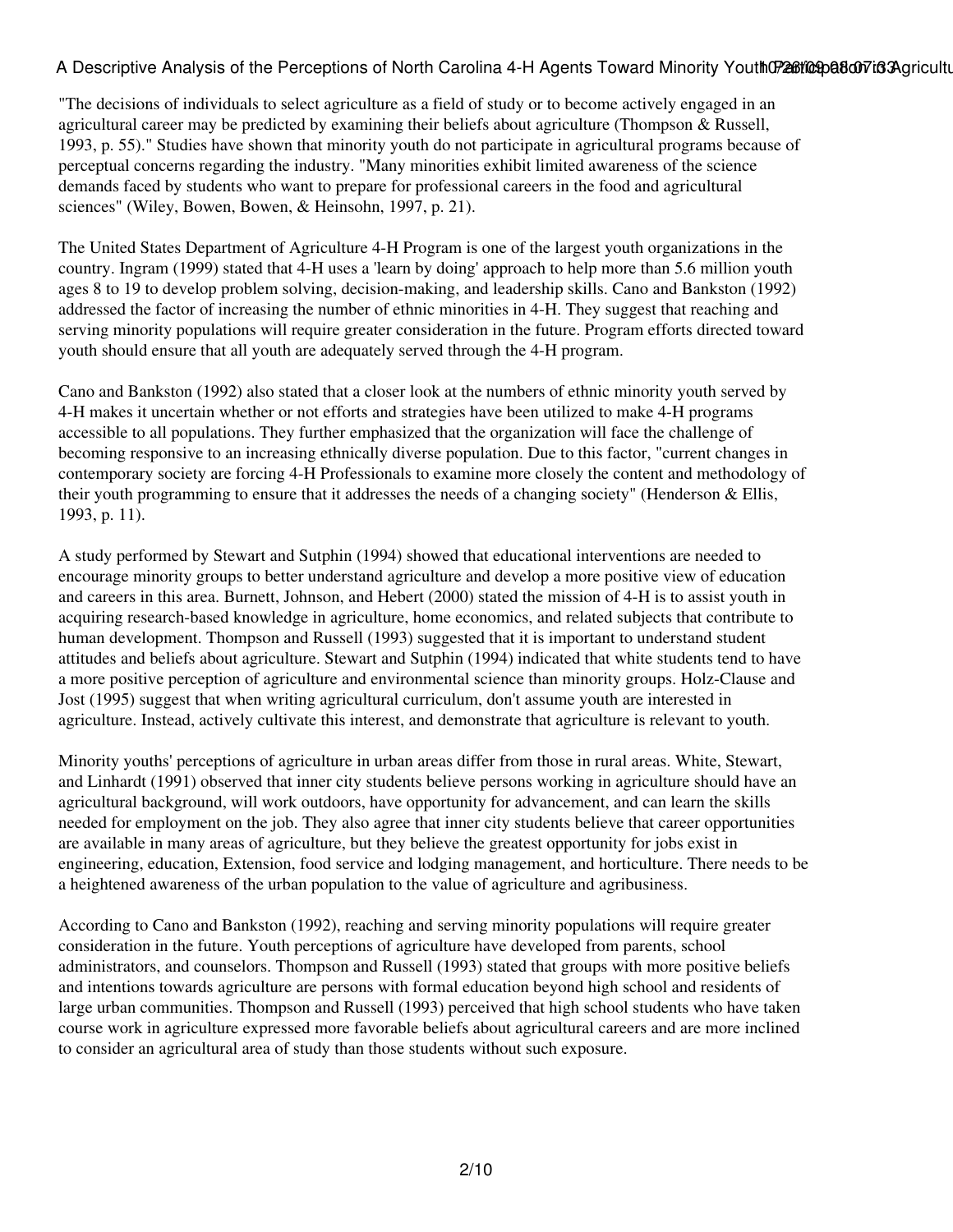### **Conceptual Framework**

The conceptual framework for the study reported here is built upon the concept of inclusion. Inclusion is a philosophy that brings students, families, educators, and community members together to create schools and other social institutions based on acceptance, belonging, and community (Bloom, Permutter, & Burrell, 1999). The concept of inclusion seeks to "establish collaborative, supportive, and nurturing communities of learners that are based on giving all students the services and accommodations they need to learn, as well as respecting and learning from each other's individual differences" (Salend, 2001, p. 5). Inclusion is built upon four major principles: Diversity, Individual Needs, Reflective Practice, and Collaboration.

Diversity improves the educational systems for all students by placing them in general education environments regardless of race, ability, gender, economic status, gender, learning styles, ethnicity, cultural background, religion, family structure, linguistic ability, and sexual orientation (Salend, 2001). Individual Needs involves sensitivity to and acceptance of individual needs and differences (Salend, 2001). Reflective Practice insists that "educators reflect upon their attitudes, teaching and classroom management practices, and curricula to accommodate individual needs (Salend, 2001)". Collaboration involves groups of professional educators, parents, students, families, and community agencies working together to build effective learning environments (Salend, 2001).

## **Purpose and Research Goals**

Given the lack of minority youth participating in agriculturally based activities, the purpose of the descriptive research study reported here is to analyze the perceptions of North Carolina 4-H Extension personnel regarding minority youth participation in agriculturally related activities. To accomplish this purpose, the following research goals were developed:

- Assess North Carolina 4-H Extension agents' perceptions of why minority youth do not participate in agricultural based programs.
- Assess North Carolina 4-H Extension agents' opinions of proposed solutions to increase participation in agricultural based programs by minority youth.
- Assess the demographic characteristics of North Carolina 4-H agent personnel and the 4-H ethnic demographics in their county of employment.

## **Methodology**

The population for the study consisted of all county level 4-H Extension agents in North Carolina ( $N = 100$ ). The survey instrument for the study consisted of a survey containing three sections. The validity of the instrument was established by means of content and face validity. Brown (1983) defined content validity as the degree to which items on a test representatively sample the underlying content domain. Brown recommends using expert judges as one means of establishing content validity. A panel of experts consisting of the graduate student's thesis committee reviewed the instrument. Face validity was established during a pilot study consisting of 20 North Carolina 4-H Extension agents who were included in the final survey population.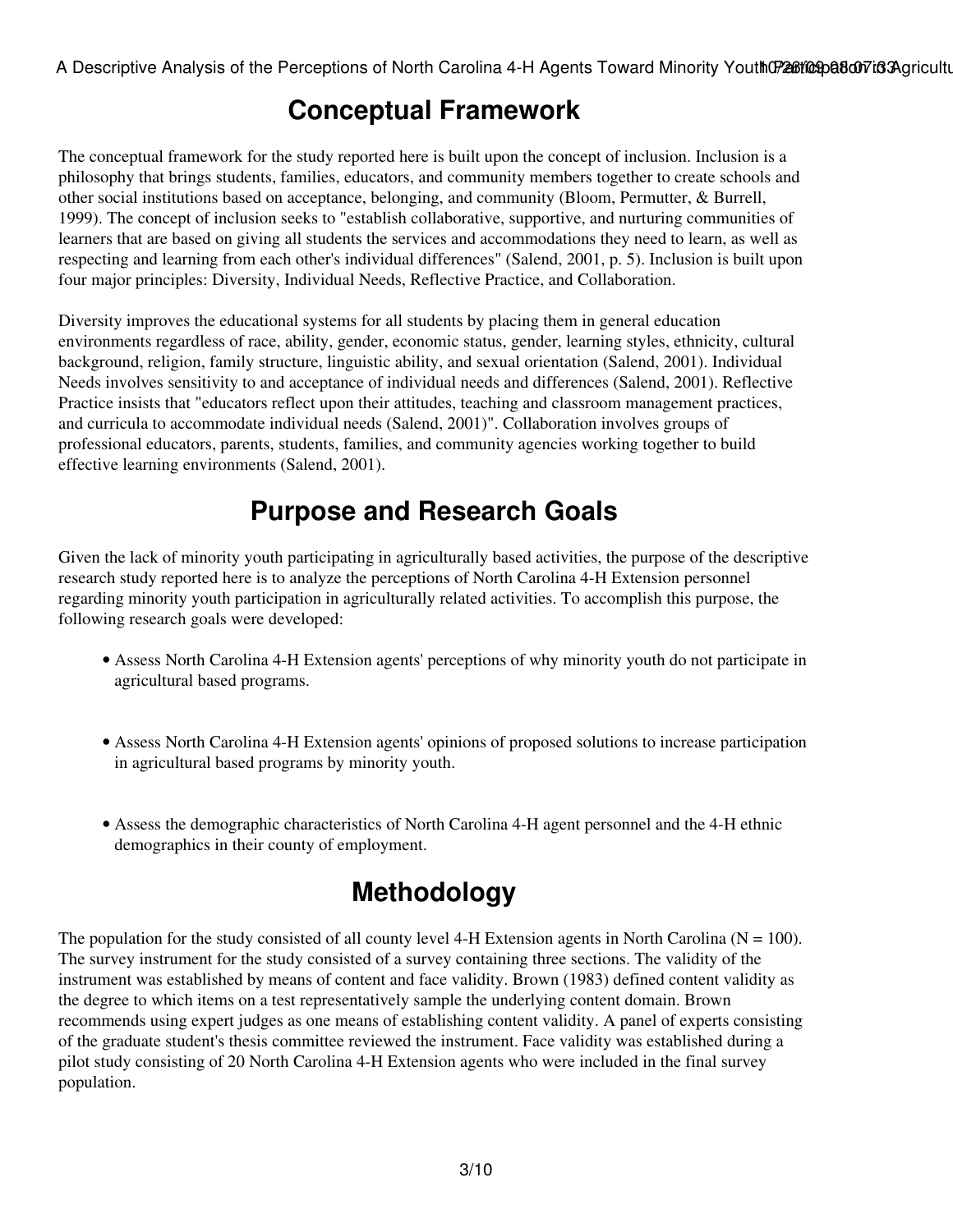Cronbach's alpha was utilized as a reliability measure according to conventions established by Nunnally (1967) and Davis (1971). The measurements of .78 and .85 for sections one and two, respectively, were found. In order to control for nonresponse error, Miller and Smith (1983) recommended comparing early to late respondents. Early and late respondents were compared, and no differences were found. Elements of Dillman's (2000) survey methodology were utilized to achieve an optimal return rate. A three-round mail questionnaire approach was utilized for the study. Forty-four surveys were returned, for a final response rate of 44%.

## **Findings**

#### **Research Goal One**

Respondents were asked to evaluate their perceptions regarding minority youth participation in 4-H agriculturally related activities.

**Table 1.**

Perceptions Regarding Minority Youth Participation In 4-H Agricultural Related Activities (N=44)

| <b>Perceptions</b>                                                                                                                                     | <b>Mean</b> | <b>SD</b> | Rank           |
|--------------------------------------------------------------------------------------------------------------------------------------------------------|-------------|-----------|----------------|
| Perception is important to<br>the development of the<br>agriculture industry.                                                                          | 4.11        | .75       | 1              |
| The negative perception of<br>agriculture needs to be<br>changed in order to meet<br>the demands of a highly<br>technological future.                  | 3.95        | 1.01      | $\overline{2}$ |
| The decision of an<br>individual to choose<br>agriculture as a major field<br>can be predicted by their<br>beliefs about agriculture.                  | 3.91        | .80       | 3              |
| The change in the<br>economy and the shift to<br>technological advances has<br>an important impact on<br>minority youth perceptions<br>of agriculture. | 3.73        | .85       | $\overline{4}$ |
| Ethnic minority<br>involvement in the field of<br>agriculture is limited.                                                                              | 3.68        | .91       | 5              |
| Minorities in urban areas<br>tend to have a larger<br>negative perception of                                                                           | 3.66        | .89       | 6              |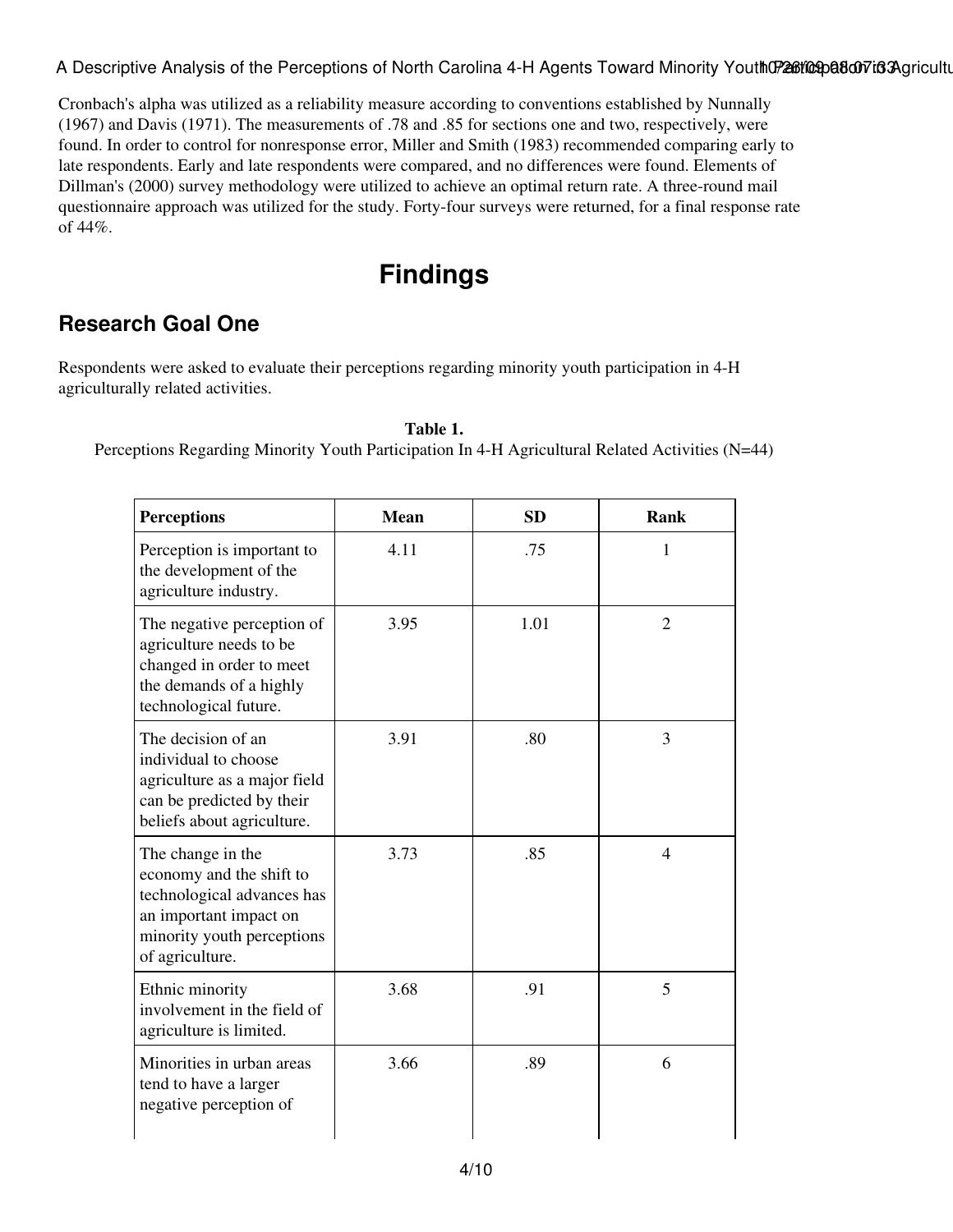A Descriptive Analysis of the Perceptions of North Carolina 4-H Agents Toward Minority Youth Charactica Agricultural-Relation in Agents 100 and Minority Youth Charactical Activities Agricultural-Relation Activities 10:07:0

| agriculture in rural areas.                                                                                                                                                                                                |      |      |    |  |  |  |
|----------------------------------------------------------------------------------------------------------------------------------------------------------------------------------------------------------------------------|------|------|----|--|--|--|
| Farming is perceived by<br>minorities to be hard<br>physical labor.                                                                                                                                                        | 3.55 | .82  | 7  |  |  |  |
| The consumption of food<br>is the only contact that<br>many minority youth have<br>with the food and<br>agricultural sciences.                                                                                             | 3.50 | .95  | 8  |  |  |  |
| Agriculture is embedded<br>into a political, economic<br>and cultural system that<br>has traditionally favored<br>majority populations.                                                                                    | 3.43 | 1.11 | 9  |  |  |  |
| The traditional perception<br>of agriculture contributes<br>to a shortage of minority<br>individuals with<br>knowledge about the food<br>and agricultural sciences                                                         | 3.32 | .83  | 10 |  |  |  |
| The factors affecting<br>minority student<br>enrollment in 4-H<br>agriculture based programs<br>is the misconception that<br>agriculture programs are<br>designed to train students<br>only for production<br>agriculture. | 3.27 | 1.06 | 11 |  |  |  |
| The lack of minority<br>interest in agriculture has<br>led to a decline in the<br>number of individuals who<br>participate in the field of<br>agriculture.                                                                 | 3.27 | .87  | 12 |  |  |  |
| Minority youth carry a<br>larger negative perception<br>of agriculture than<br>majority youth.                                                                                                                             | 3.23 | .89  | 13 |  |  |  |
| Minority youth carry a<br>negative perception of<br>agriculture.                                                                                                                                                           | 2.95 | .99  | 14 |  |  |  |
| Scale: 1=Strongly Disagree, 2= Disagree, 3=Uncertain, 4=Agree, 5= Strongly Agree                                                                                                                                           |      |      |    |  |  |  |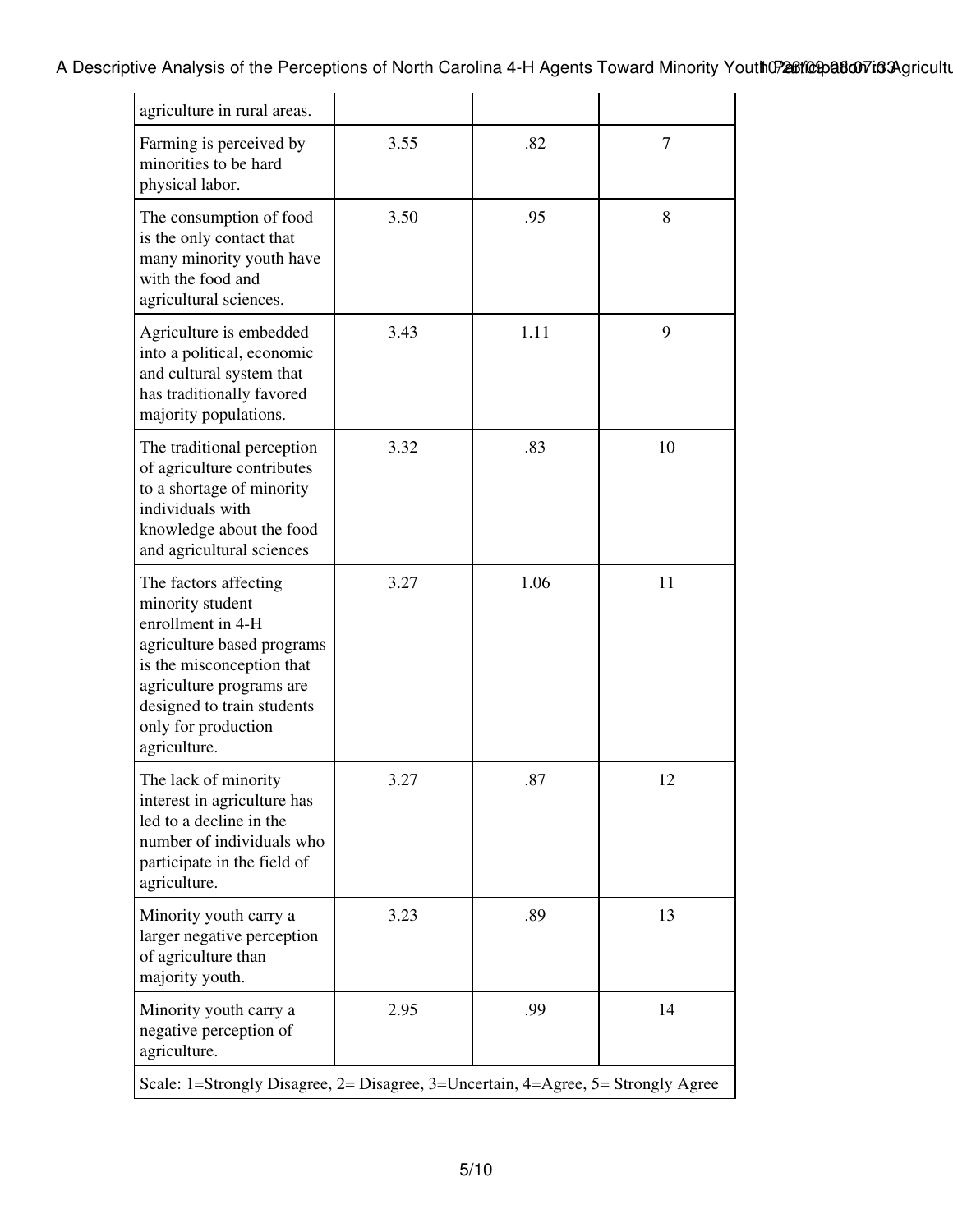A Descriptive Analysis of the Perceptions of North Carolina 4-H Agents Toward Minority Youth Charactical activities Agricultural-Relation in Agents 100 minority Activities 2016

#### **Research Goal Two**

Respondents were asked to evaluate their perceptions of solutions to increase minority youth participation in 4-H agriculturally related activities.

#### **Table 2.**

Solutions to Increase Minority Youth Participation in 4-H Agriculture-Related Activities. (N=44)

| <b>Solutions</b>                                                                                                                                                                  |      | <b>SD</b> | <b>Rank</b>    |  |
|-----------------------------------------------------------------------------------------------------------------------------------------------------------------------------------|------|-----------|----------------|--|
| Minority adult role models in the agricultural industry should<br>be incorporated into 4-H programming.                                                                           |      | 5.53      | 1              |  |
| Program efforts directed toward youth should ensure all youth<br>are adequately served through the 4-H program.                                                                   |      | .91       | $\overline{2}$ |  |
| Agriculturally based programs should be offered in a way that<br>provides equal opportunities for youth with no previous farm<br>experience.                                      |      | .78       | 3              |  |
| Educational interventions such as recruitment are needed to<br>encourage minority groups to better understand agriculture.                                                        |      | .79       | 4              |  |
| Educational interventions are needed to encourage minority<br>groups to develop a more positive view of education and<br>careers in agriculture.                                  | 3.98 | .66       | 5              |  |
| It is important for 4-H agents to understand minority student<br>attitudes and beliefs about agriculture.                                                                         | 3.93 | 1.02      | 6              |  |
| Teachers, administrators and 4-H Extension agents should take<br>into account traditional minority perceptions about agriculture<br>when developing youth agricultural curricula. |      | .81       | $\overline{7}$ |  |
| Reaching and serving minority youth, to interest them in<br>agriculture will require greater consideration in the future.                                                         |      | .86       | 8              |  |
| A heightened awareness of minority youth of the value of<br>agriculture and agribusiness is important to increasing minority<br>enrollment in 4-H.                                |      | .95       | 9              |  |
| The introduction of more agriculturally based programs will<br>increase the understanding of agriculture for minority youth.                                                      |      | .89       | 10             |  |
| There should be more targeted areas to make minorities aware<br>of agricultural programs.                                                                                         |      | .89       | 11             |  |
| 4-H programs should make minority youth aware that there is a<br>technical side to agriculture.                                                                                   |      | 1.09      | 12             |  |
| Scale: 1=Strongly Disagree, 2= Disagree, 3=Uncertain, 4=Agree, 5= Strongly Agree                                                                                                  |      |           |                |  |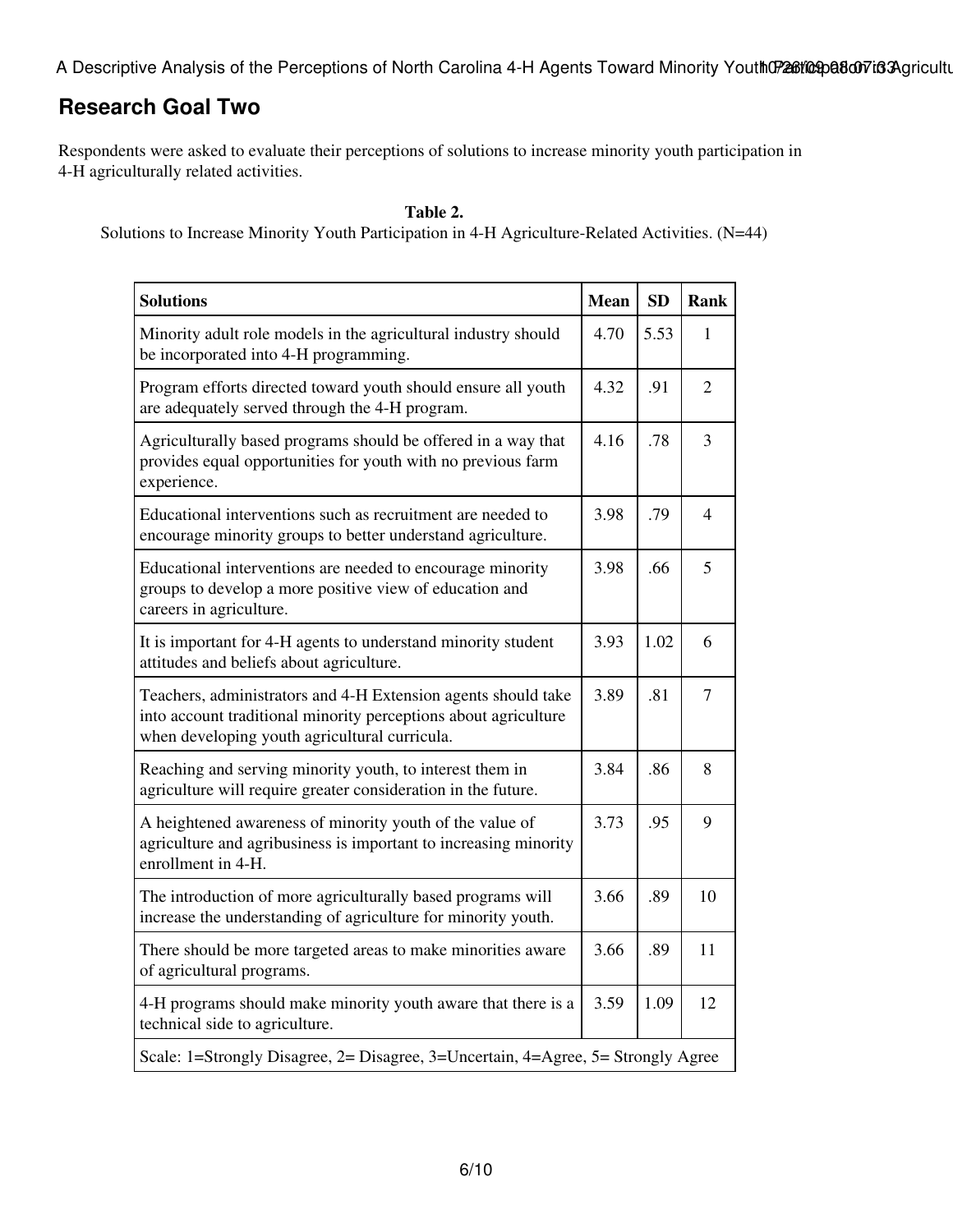#### **Research Goal Three**

Table 3 presents the means, standard deviations, and percentages for the demographic variables analyzed in this study.

| <b>Demographics</b>                          | N  | <b>Mean or Percent</b> | <b>SD</b> |  |  |
|----------------------------------------------|----|------------------------|-----------|--|--|
| Age                                          | 44 | 35.41                  | 11.92     |  |  |
| Gender                                       |    |                        |           |  |  |
| Male                                         | 5  | 11.40                  |           |  |  |
| Female                                       | 39 | 88.60                  |           |  |  |
| Education                                    |    |                        |           |  |  |
| Bachelor                                     | 18 | 41%                    |           |  |  |
| <b>Masters</b>                               | 26 | 59%                    |           |  |  |
| Doctorate                                    | 0  | $0\%$                  |           |  |  |
| Years of Experience in Cooperative Extension |    | 11.62                  | 9.83      |  |  |
| Years of Experience as a 4-H Agent           |    | 8.20                   | 9.01      |  |  |

#### **Table 3.** Demographic Characteristics of 4-H Agents (N=44)

### **Conclusions**

Based upon the aforementioned findings, the following conclusions have been made.

- Respondents agreed that the perception of agriculture plays a significant role in relation to the participation of minorities in agriculturally related activities. This finding is consistent with Cano and Bankston (1992, 1993) and Tally (1996), who identified the perception of agriculture to be a limiting factor in relation to minority agricultural recruitment.
- It was also noted that respondents felt that urban minorities displayed a more negative perception of agriculture than rural minorities, which is consistent with Cano and Bankston (1993), but in contrast to White, et al. (1991), who found that urban minority youth believed agriculture to be a diverse field and one for advancement.
- North Carolina 4-H agents were undecided as to whether the perception of agriculture contributed to the lack of minorities with knowledge of the agricultural sciences and who work in the field of agriculture professionally. Holz-Clause and Jost (1995) and Thompson and Russell (1993) indicated that educational interventions are needed in order to cultivate minority students' interest in agriculture.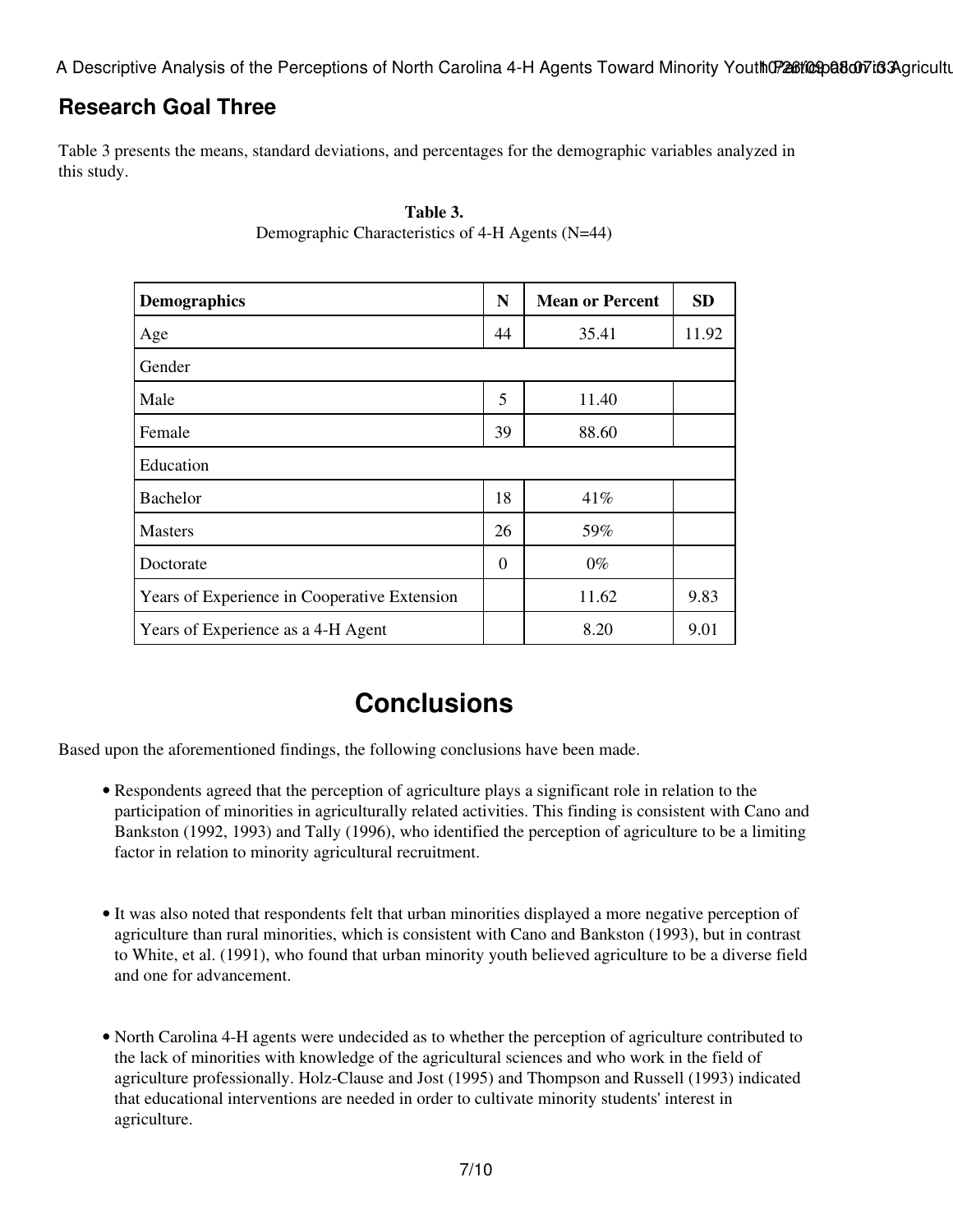- Findings from the study show that respondents were unsure whether minority youth have a more negative perception of agriculture than white students. This is in direct contrast to Stewart and Sutphin (1994), who found that white students tended to have more positive views regarding agriculture than minority students.
- It was agreed that adult minority role models in the agricultural industry should be incorporated into 4-H programming, which directly correlates with findings by Cano and Bankston (1992).
- Respondents indicated that 4-H agents, teachers, and administrators should make an effort to understand background, attitudes, and perceptions regarding agriculture when conducting and designing educational programming efforts. This finding is supported by Cano and Bankston (1992), Stewart and Sutphin (1994), Thompson and Russell (1993), and Holz-Clause and Jost (1995).

### **Recommendations**

Based on the findings of the study, the following recommendations are presented.

- Revise agriculturally based 4-H curriculum, taking into account the attitudes and backgrounds of minority students in order to more effectively address their unique needs while promoting agricultural literacy.
- Incorporate more adult minority role models who work in the field of agriculture for selected programming efforts.
- Provide professional development workshops for 4-H Extension personnel concerning diversity in today's global agricultural industry in order to aid them in more effectively designing targeted activities for minority youth audiences in relation to agriculture.

### **Implications**

Findings of the study reported here show that 4-H agricultural programs are not fully meeting the needs of a growing diverse population. The study has demonstrated the need to improve 4-H agricultural program curricula by taking minority perceptions into account when determining how to meet the needs of minority youth. The study has demonstrated that more effort is needed to reach youth regardless of their experience within agriculture. If America is truly a melting pot of diversity and cultural exchange, then 4-H youth programs must be actively involved in aiding this process by encouraging minority populations to participate in America's wealth of agricultural opportunity.

#### **References**

Bloom, L.A., Permutter, J., & Burrell, L. (1999). The general educator: Applying constructivism to inclusive classrooms. *Intervention in School and Clinic*, 34(3) 132-136.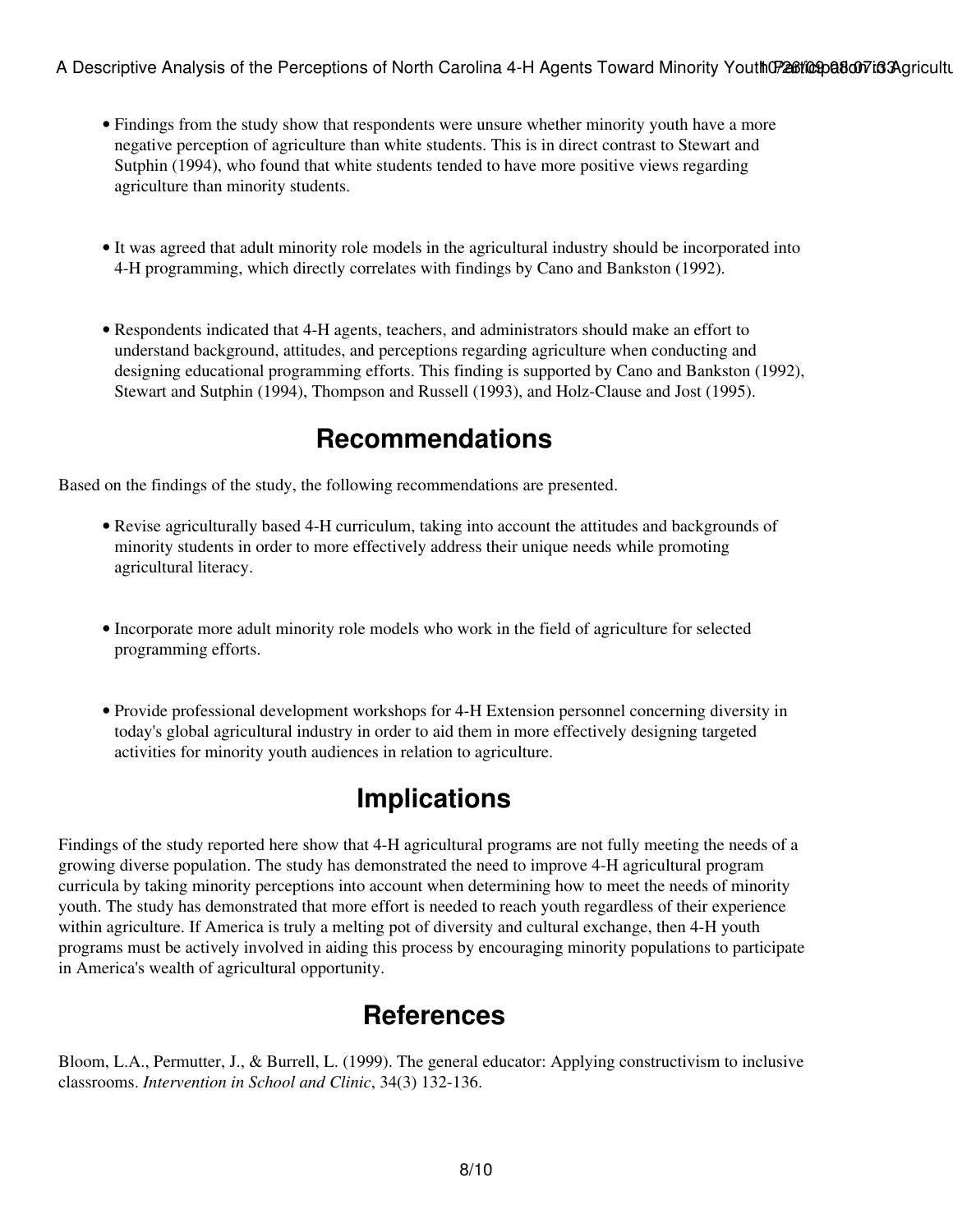Brown, F.G. (1983). *Principles of educational and psychological testing* (3rd ed). New York: Holt, Rinehart, and Winston.

Burnett, M. F., Johnson, E., & Hebert, L. (2000). The educational value of 4-H activities as perceived by Louisiana 4-H agents. *Journal of Agricultural Education,* 41(1), 49-59.

Cano, J., & Bankston, J. (1992). Factors which influence participation and non-participation of ethnic minority youth in Ohio 4-H programs. *Journal of Agricultural Education,* 33(1) 23 - 29.

Cano, J., & Bankston, J. (1993). Involving minority youth in 4-H. *Journal of Extension* [Online], 31(1) Article 1RIB4. Available at: [http://www.joe.org/joe/1993spring/rb4.php](http://www.joe.org/joe/1993spring/rb4.php )

Davis, J. R. (1971). *Elementary survey analysis*. Englewood Cliffs, NJ: Prentice Hall.

Dillman, D. A. (2000). *Mail and Internet surveys-the tailored design method*. New York: John Wiley and Sons.

Foster, E., & Henson, W. (1992). MANNRS: The National Society for MANNRS, 1986-1992. *Agricultural & Human Values*, *9*(1), 79-81.

Henderson, J., & Ellis A. (1993). Factors associated with 4-H enrollment levels in the Alabama Cooperative Extension Service. *Journal of Agricultural Education,* 34(1), 11-17.

Holz-Clause, M., & Jost, M. (1995). Using focus groups to check youth perceptions of agriculture. *Journal of Extension* [Online], 33(3) Article 3FEA3. Available at: <http://www.joe.org/joe/1995june/a3.php>

Ingram, P. D. (1999). Attitudes of Extension professionals toward diversity education in 4-H programs. *Journal of Extension* [Online], 37(1) Article 1FEA3. Available at: <http://www.joe.org/joe/1999february/a3.php>

Miller, L. E. & Smith, K. (1983). Handling nonresponse issues. *Journal of Extension* [Online], 21(5). Available at: <http://www.joe.org/joe/1983september/83-5-a7.pdf>

Mitchell, G. D. (1993). Factors related to minority student enrollment and retention in the college of agriculture and school of natural resources at the Ohio State University. Unpublished doctoral dissertation, The Ohio State University

Nunnally, J. C. (1967). *Psychometric theory*. New York, NY: McGraw Hill Book Co. Inc.

Reis, R., & Khaler, A. (1997). Factors influencing enrollment in agricultural education programs as expressed by Iowa secondary agricultural education students. *Journal of Agricultural Education,* 38(2), 38-48.

Salend, S. J. (2001). *Creating inclusive classrooms: Effective and reflective practices.* State University of New York at New Paltz. Merrill Prentice Hall. 5-6.

Stewart, M., & Sutphin, H. D. (1994). How tenth grade students perceive agriculture and environmental science: Comparison by gender and ethnicity. *Journal of Agricultural Educatio*n, 35(3), 50-56.

Tally, S. (1996). Perceptions of agriculture don't reflect new reality, expert says. *Purdue News.* Retrieved